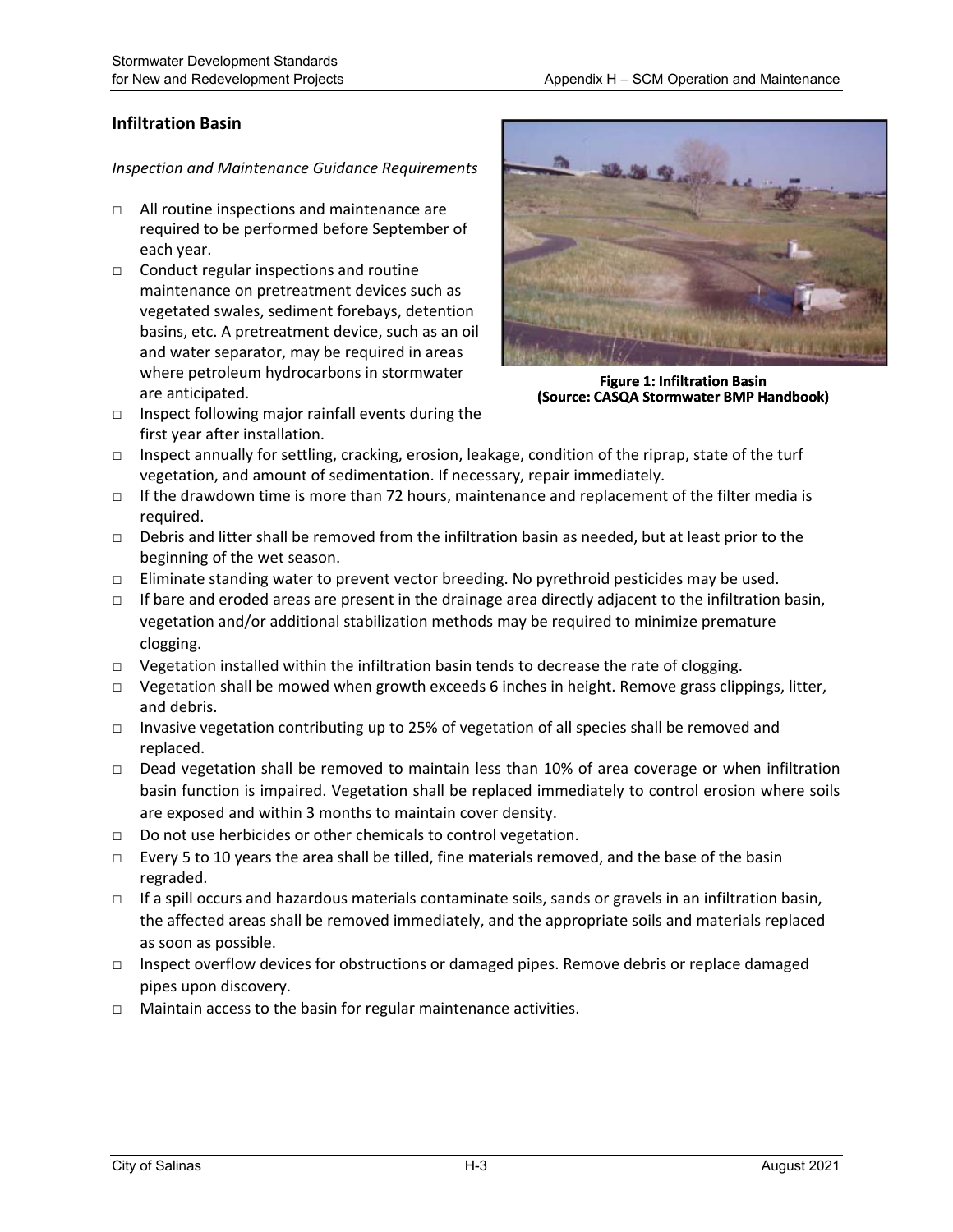## **Infiltration Trench**

- $\Box$  Conduct regular inspections and routine maintenance on pretreatment devices such as vegetated swales, detention basins, etc. A pretreatment device, such as an oil and water separator, may be required in areas where petroleum hydrocarbons in stormwater are anticipated.
- □ Inspect infiltration trench and observation well following major rainfall events.



**Figure 2: Infiltration Trench (Source: LA LID Manual)**

- $\Box$  If the drawdown time is more than 72 hours, maintenance and replacement of the filter media is required.
- □ Check for debris/sedimentation accumulation, rake surface and remove debris/sediment.
- $\Box$  Assess the condition of the top aggregate layer for sediment buildup and crusting. Remove the top layer of pea gravel and replace. If slow draining conditions persist, the entire trench may need to be excavated and removed.
- $\square$  Eliminate standing water to prevent vector breeding. Do not use pyrethroid pesticides.
- □ Debris and litter shall be removed from the infiltration basin prior to the beginning of the wet season, and as needed.
- $\Box$  If a spill occurs and hazardous materials contaminate infiltration media, the affected areas shall be removed immediately, and the appropriate materials replaced as soon as possible.
- $\Box$  Inspect overflow devices for obstructions or damaged pipes. Remove debris or replace damaged pipes upon discovery.
- $\Box$  The City may require the inclusion of a 4 to 6-inch diameter perforated pipe anchored vertically to serve as a monitoring well. A monitoring plan for this well shall be included into the O&M Plan.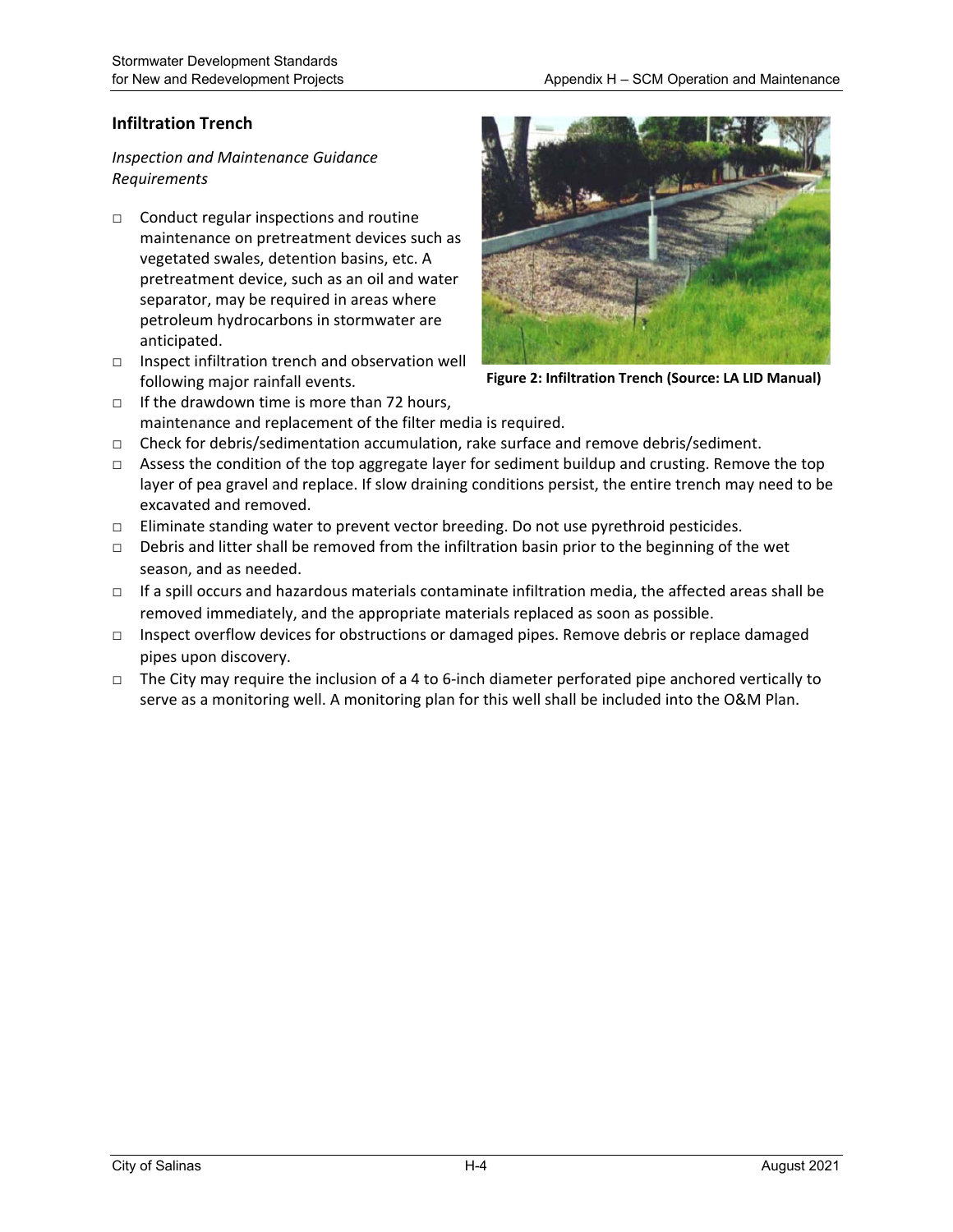### **Pervious Pavers**

*Inspection and Maintenance Guidance Requirements* 

- □ All facility components, vegetation, and source controls should be inspected for proper operations and structural stability, at least quarterly for the first two years from the date of installation, twice per year thereafter, and within 48 hours after each major storm event.
- □ Blocks shall not be washed to remove debris and sediment in the openings between pavers. Sweep pervious



**Figure 3: Open Jointed Block Pavers** 

pavers as needed to clean them of leaves, debris, and sediment. Sweeping with suction shall be utilized at least annually. Replace lost ASTM No. 8 aggregate infill.

- $\Box$  Joints between pavers may require occasional weed suppression. No pesticide or herbicide use.
- $\Box$  Pavers can be removed individually and replaced when utility work is needed.
- □ Replace surface filter layer by vacuuming out aggregate media from blocks to reduce potential pollutant runoff if it becomes evident that runoff does not rapidly infiltrate into the surface.
- □ If vacuuming does not adequately remove fill, blocks can be lifted and reset with new joint fill material.
- $\Box$  If soils swell or subside, blocks can be removed individually, the base leveled, and blocks reset.
- □ For pavers planted with turf, regular turf maintenance will be necessary. Provide irrigation as needed. Limit and control.
- $\Box$  Insects and rodents shall not be harbored at the pervious pavement. Pest control measures shall be taken when insects/rodents are found to be present. No pyrethroid pesticides may be used.
- □ If sprays are considered, then a mosquito larvicide, such as Bacillus thurendensis or Altoside formulations can be applied only if necessary, and only by a licensed individual or contractor. No pyrethroid pesticides may be used.
- □ Holes in the ground located in and around the pervious pavement shall be filled and compacted.
- □ Exercise spill prevention measures when handling substances that can contaminate stormwater runoff. Implement a spill prevention plan at all nonresidential sites and in areas where there is likelihood of spills.
- $\Box$  Eliminate standing water to prevent vector breeding.
- □ Provide safe and efficient access to permeable pavement. Egress and ingress routes must be maintained to design standards. Roadways must be maintained to accommodate size and weight of vehicles if applicable.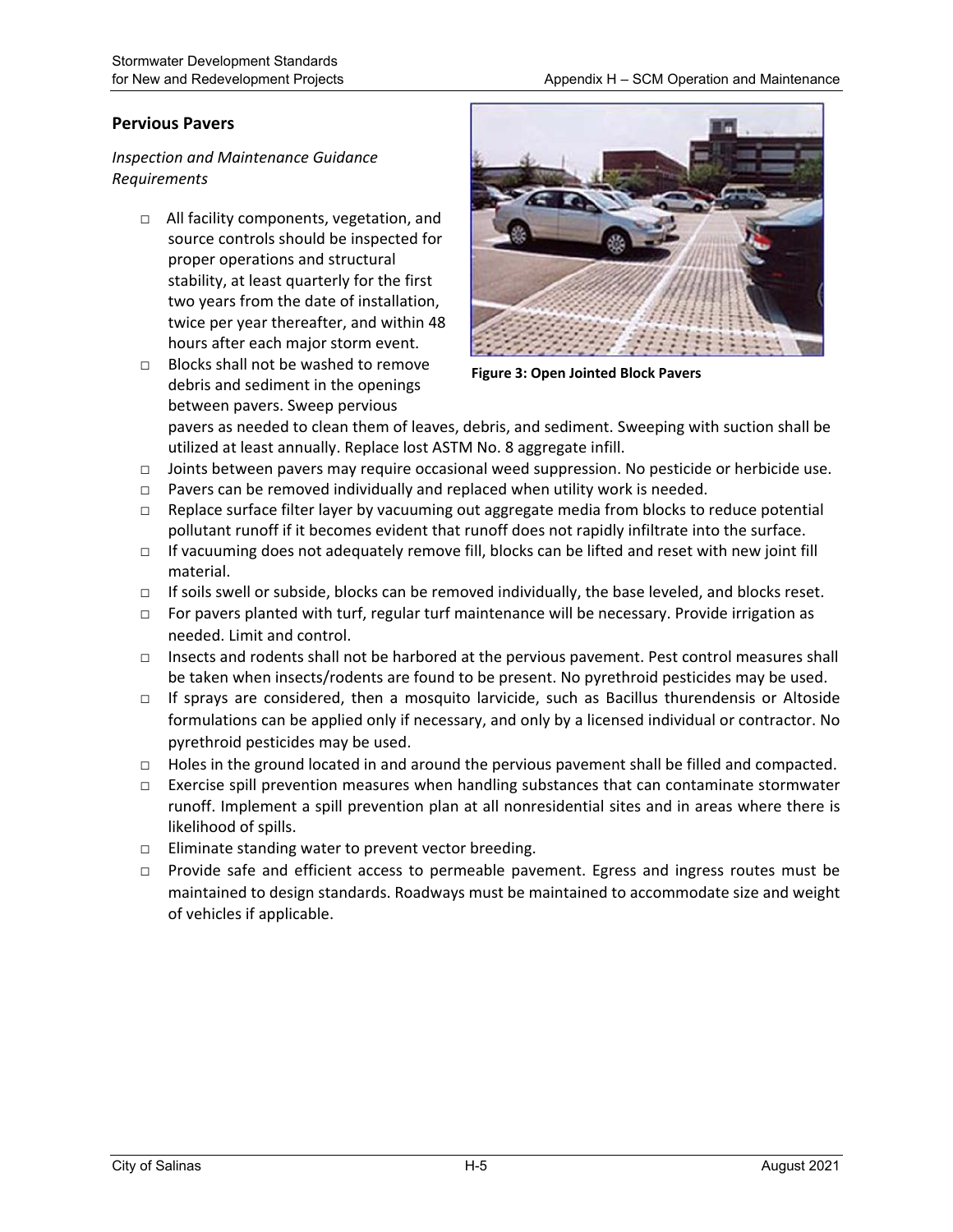## **Porous Concrete and Porous Asphalt**

- $\Box$  Accumulated debris and litter shall be routinely removed as a source control measure.
- $\Box$  Inspect porous asphalt and concrete to determine if stormwater runoff is infiltrating properly at least twice during the wet season and after significant storms.
- □ Permeable pavements and materials shall be cleaned with a vacuum‐type street cleaner a minimum of twice a year (before and after the rainy **Figure 4: Example of Porous Concrete (Source: LA**  season). If infiltration is significantly reduced, remove surface aggregate with vacuum. Dispose and replace old aggregate with fresh aggregate as needed.



**LID Manual)** 

- □ Handheld pressure washers can be effective for cleaning the void spaces of small areas and shall follow vacuum cleaning.
- $\Box$  Sweep permeable pavement as needed to clean it of leaves, debris, and sediment.
- □ Prune vegetation and large shrubs/trees that limit access or interfere with permeable pavement operation. Rake and remove fallen leaves and debris from deciduous plant foliage. Remove poisonous, nuisance, dead, or odor‐producing vegetation immediately. Mow grass to less than four inches and bag and remove grass clippings.
- □ Maintenance personnel must be instructed not to seal or pave with non-porous materials.
- $\square$  Exercise spill prevention measures when handling substances that can contaminate stormwater runoff. Implement a spill prevention plan at all nonresidential sites and in areas where there is likelihood of spills.
- □ Eliminate standing water to prevent vector breeding.
- □ Provide safe and efficient access to permeable pavement. Egress and ingress routes must be maintained to design standards. Roadways must be maintained to accommodate size and weight of vehicles if applicable.
- □ Minimize the use of fertilizers and herbicides as they can have adverse effects on concrete products and to reduce potential pollutant runoff.
- □ Insects and rodents shall not be harbored at the pervious pavement. Pest control measures shall be taken when insects/rodents are found to be present. No pyrethroid pesticides may be used.
- $\Box$  If sprays are considered, then a mosquito larvicide, such as Bacillus thurendensis or Altoside formulations can be applied only if necessary, and only by a licensed individual or contractor.
- $\Box$  Holes in the ground located in and around the pervious pavement shall be filled and compacted.
- $\Box$  Identify and control sources of erosion damage when native soil is exposed near the overflow device.
- $\Box$  Add gravel or ground cover if erosion occurs due to vehicular or pedestrian traffic.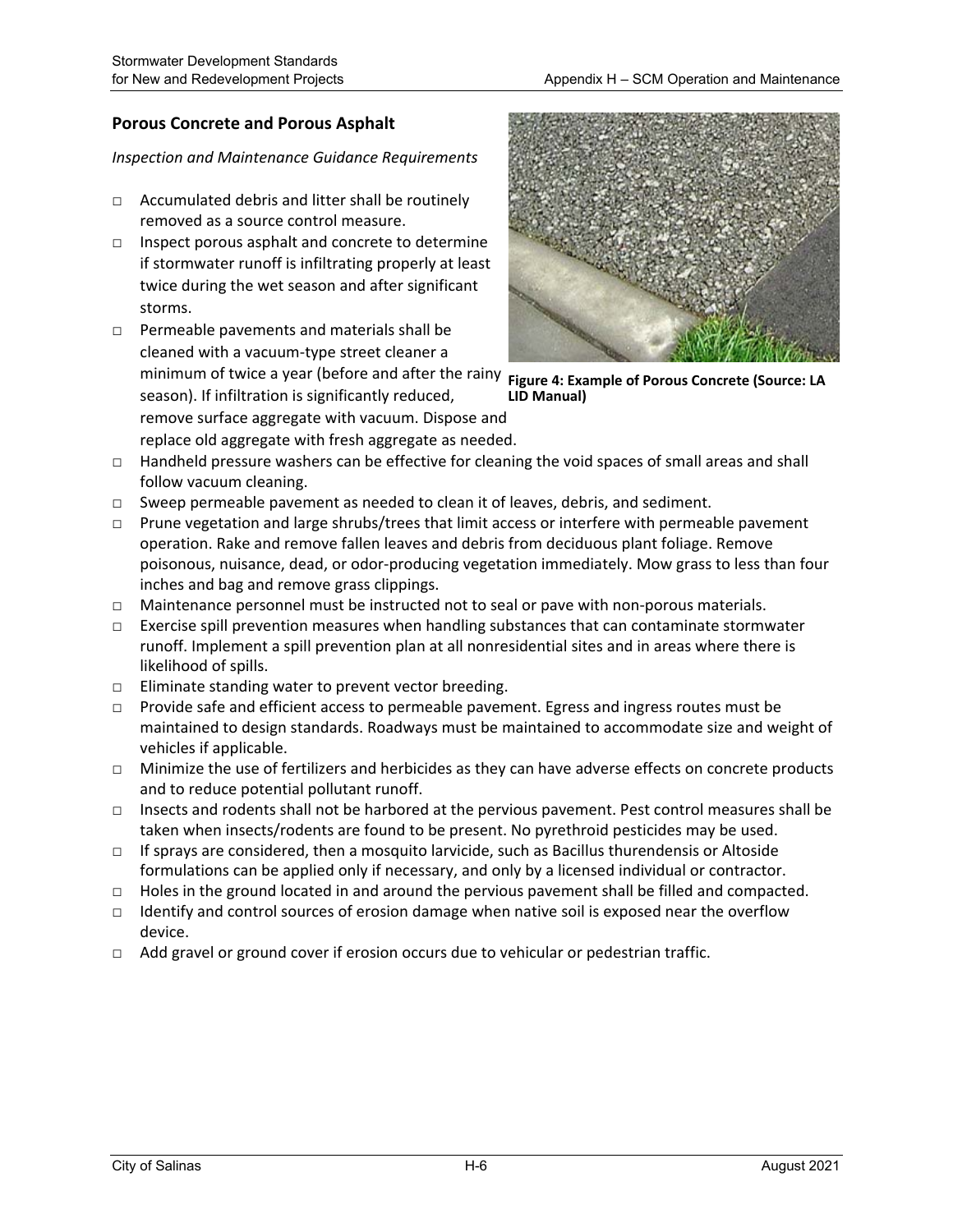### **Biofiltration Basin**

Inspection and Maintenance Guidance Requirements

Primary maintenance activities include vegetation management and sediment removal. Mosquito control is also a concern in extended detention basins that are designed to include pools of standing water. All inspections and maintenance activities shall be performed prior to September of each year.



- □ Conduct annual inspections as follows:
- **Figure 6: Biofiltration Basin (Source: Austin WPD)**
- $\Box$  Evaluate the health of the vegetation and remove and replace any dead or dying plants.
- □ Remove any trash and debris
- □ Inspect the outlet, embankments, dikes, berms, and side slopes for structural integrity and signs of erosion or rodent burrows. Fill any holes detected in the side slopes.
- $\Box$  Examine outlets and overflow structures and remove any debris plugging the outlets.
- $\Box$  Identify and minimize the sources of sediment and debris. Check rocks or other erosion control and replace, if necessary.
- □ Check inlets to make sure piping is intact and not plugged. Remove accumulated sediment and debris near the inlet. Ensure that engineered energy dissipation is functioning adequately by checking for evidence of local scour near the inlet.
- $\Box$  Inspect for standing water and correct any problems that prevent the extended detention basin from draining as designed.
- □ Confirm that any fences around the facility are secure.
- $\Box$  Maintenance activities at the bottom of the basin shall NOT be performed with heavy equipment, which would compact the soil and limit infiltration.
- $\Box$  Debris and litter shall be removed from the infiltration basin as needed, but at least prior to the beginning of the wet season.
- $\Box$  If bare and eroded areas are present in the drainage area directly adjacent to the infiltration basin, vegetation and/or additional stabilization methods may be required to minimize premature clogging.
- □ Vegetation shall be mowed when growth exceeds 6 inches in height to prevent establishment of woody vegetation and for aesthetic and mosquito control reasons. Remove grass clippings, litter, and debris.
- $\Box$  Invasive vegetation contributing up to 25% of vegetation of all species shall be removed and replaced.
- □ Dead vegetation shall be removed to maintain less than 10% of area coverage or when infiltration basin function is impaired. Vegetation shall be replaced immediately to control erosion where soils are exposed and within 3 months to maintain cover density.
- $\Box$  Do not use herbicides or other chemicals to control vegetation. No pyrethroid pesticides may be used. Follow the principles of integrated pest management (IPM).
- $\Box$  Remove sediment from the forebay when the sediment level reaches the level shown on the fixed vertical sediment marker (if present).
- $\Box$  Remove accumulated sediment and regrade every 10 years or when the accumulated sediment volume exceeds 10% of basin volume.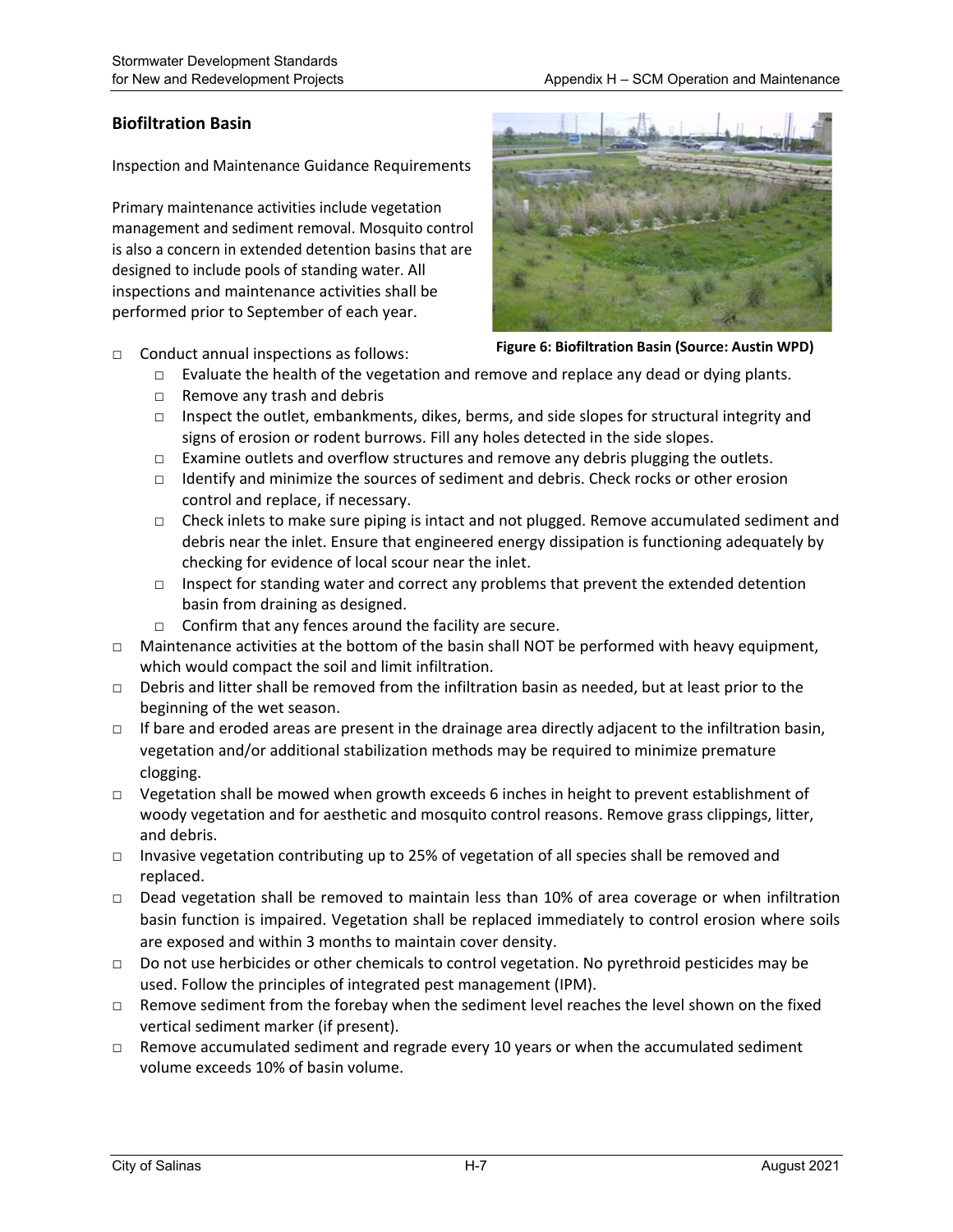### **Stormwater Planters**

## *Inspection and Maintenance Guidance Requirements*

□ Inspect flow entrances, ponding area, and surface overflow areas periodically, and replace soil, plant material, and/or mulch layer in areas if erosion has occurred. Properly designed facilities with appropriate flow velocities should not cause erosion except potentially during in extreme events. If erosion occurs, the flow velocities and gradients within the stormwater planter and flow dissipation and erosion protection strategies in the flow entrance should be



**Figure 7: Stormwater Planter (Source: Portland BES)**

reassessed. If sediment is deposited in the stormwater planter, identify the source of the sediment within the tributary area, stabilize the source, and remove excess surface deposits.

- □ A health evaluation of trees and shrubs shall be conducted biannually.
- $\Box$  Pruning, weeding and trash removal shall be conducted as necessary.
- $\Box$  Debris should be removed routinely (no less than every 6 months) and upon discovery.
- □ Invasive vegetation contributing up to 25% of vegetation of all species shall be removed and replaced.
- □ Dead vegetation shall be removed to maintain less than 10% of area coverage or when vegetative filter strip function is impaired. Vegetation shall be replaced immediately to control erosion where soils are exposed and within 3 months to maintain cover density.
- $\Box$  Select the proper soil mix and plants for optimal fertility, plant establishment, and growth to preclude the use of nutrient and pesticide supplements. By design, stormwater planters are located in areas where phosphorous and nitrogen levels are often elevated such that these should not be limiting nutrients. Addition of nutrients and pesticides may contribute pollutant loads to receiving waters. No pyrethroid pesticides may be used.
- $\Box$  Sediment accumulation shall be hand removed with minimum damage to vegetation using proper erosion control measures. Sediment shall be removed if it is more than 4 inches thick
- □ Mulch replacement is generally required every 2 to 3 years.
- □ If a spill occurs and hazardous materials contaminate soils in landscape detention areas, the affected materials shall be removed immediately, and the appropriate soils and materials replaced as soon as possible.
- □ Inspect overflow devices for obstructions or debris, which should be removed immediately. Repair or replace damaged pipes upon discovery.
- $\Box$  Key inspection/maintenance areas include inlet and overflow areas for potential erosion, the ponding area in basin for trash and debris, and the monitoring well/clean out port for potential early signs of stagnant water in the system if an underdrain system is included.
- $\Box$  If ponding is observed to exceed 72 hours, particularly during the primary mosquito breeding season (June through October), the cause may be clogged filter fabric (if used, which is not recommend), compacted soils from construction activities, improper placement and compaction of the engineered soil mix, or surface clogging with fines from a heavy loading source in the drainage area (e.g., an upgradient dirt lot or a construction site without BMPs). The reason for the extended ponding shall be determined and mitigated (e.g., removal of filter fabric, cleaning of the underdrain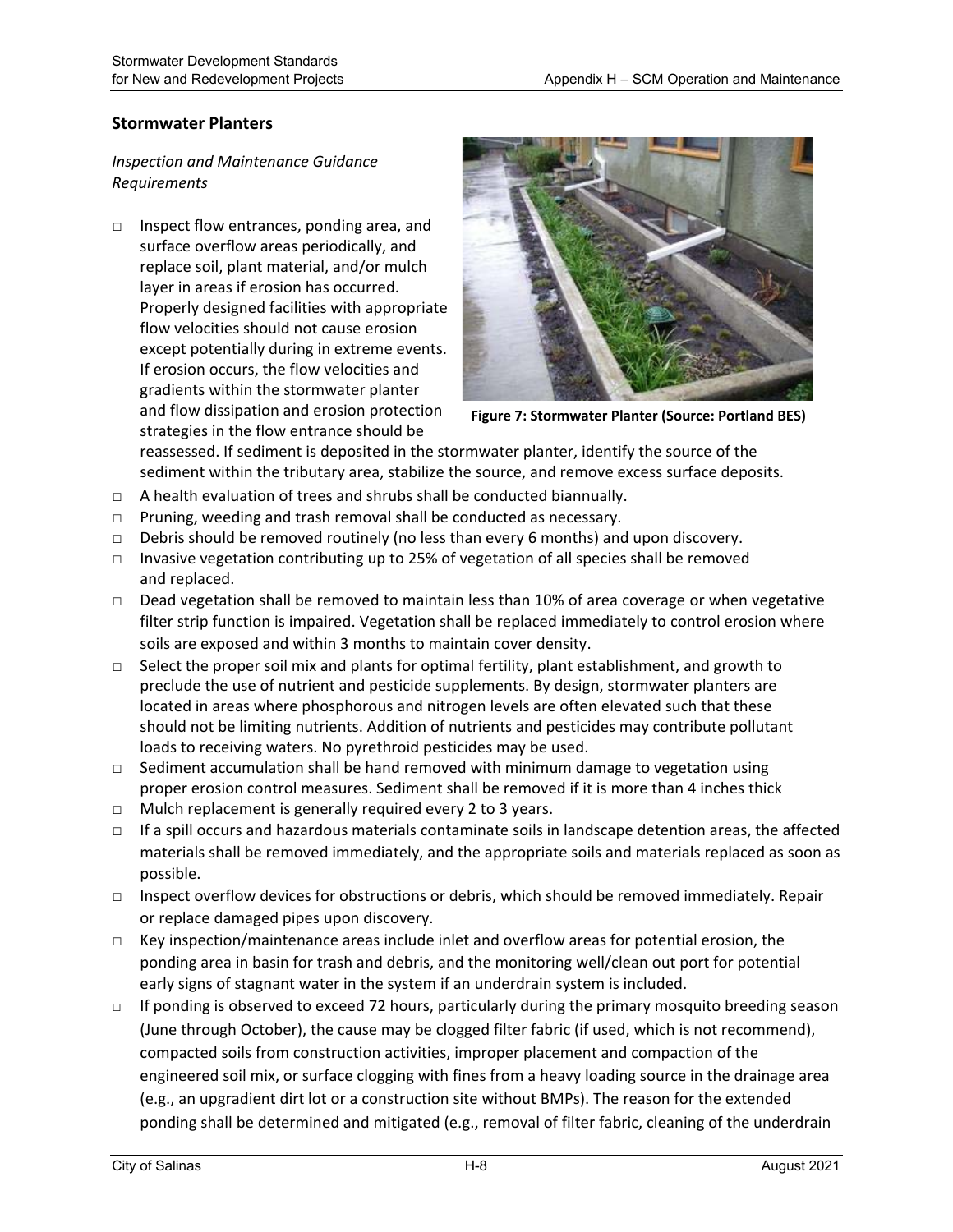system, replacement of engineered soils, and/or ripping of underlying native soils to re‐establish permeability).

- $\Box$  Structural deficiencies in the planter including rot, cracks and failure shall be repaired.
- □ Insects and rodents shall not be harbored at in stormwater planters. Pest control measures shall be taken when insects/rodents are found to be present. No pyrethroid pesticides may be used.
- $\Box$  If sprays are considered, then a mosquito larvicide, such as Bacillus thurendensis or Altoside formulations can be applied only if absolutely necessary, and only by a licensed individual or contractor.
- □ Holes in the ground located in and around the pervious pavement shall be filled and compacted.
- $\Box$  Provide training and/or written guidance to all property owners and tenants. Provide a copy of the Maintenance Plan to all property owners and tenants.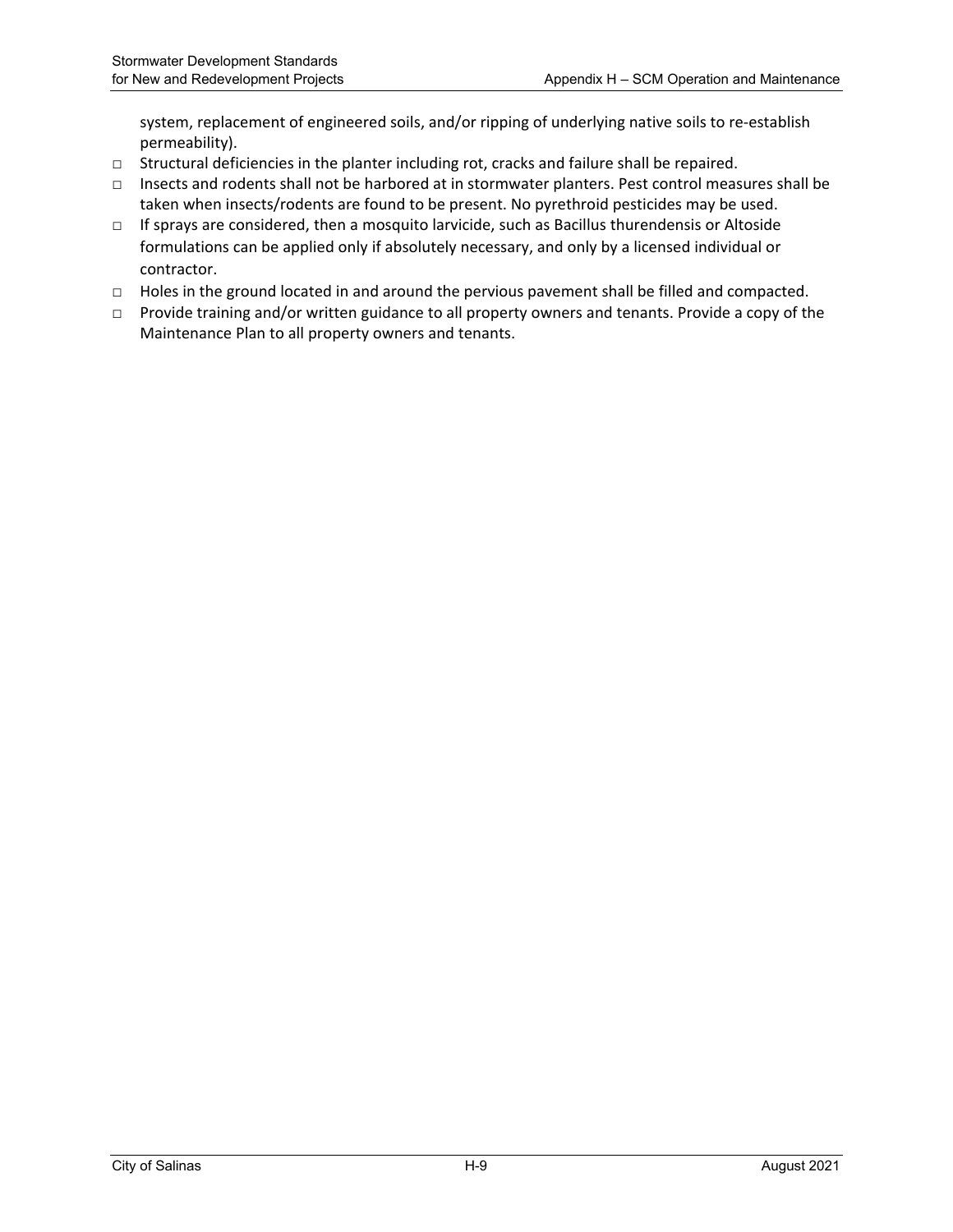## **Cistern/Rainwater Capture**

- □ Clean out gutters, inflow and outflow pipes of leaves and debris as needed.
- □ Make sure gutters and downspouts are free of debris prior to the rainy season. The "first flush", or the runoff created by the first rainfall event after a long dry spell, will need to be carefully monitored to ensure that the system is working properly.
- □ Inspect water tanks periodically and any remove debris and sediment that may interfere with the proper function of the system.
- □ Screen inlet and outlet pipes to keep the system closed to mosquitoes. No opening shall be greater the 1/16" on systems where water will be retained for more than 72 hours.
- □ Cap and lock tanks for safety. Caps should have access ports for interior inspection and maintenance.





**Figure 8: A rainwater capture and reuse system on a residential home. (Photo: Kennedy/Jenks Consultants)**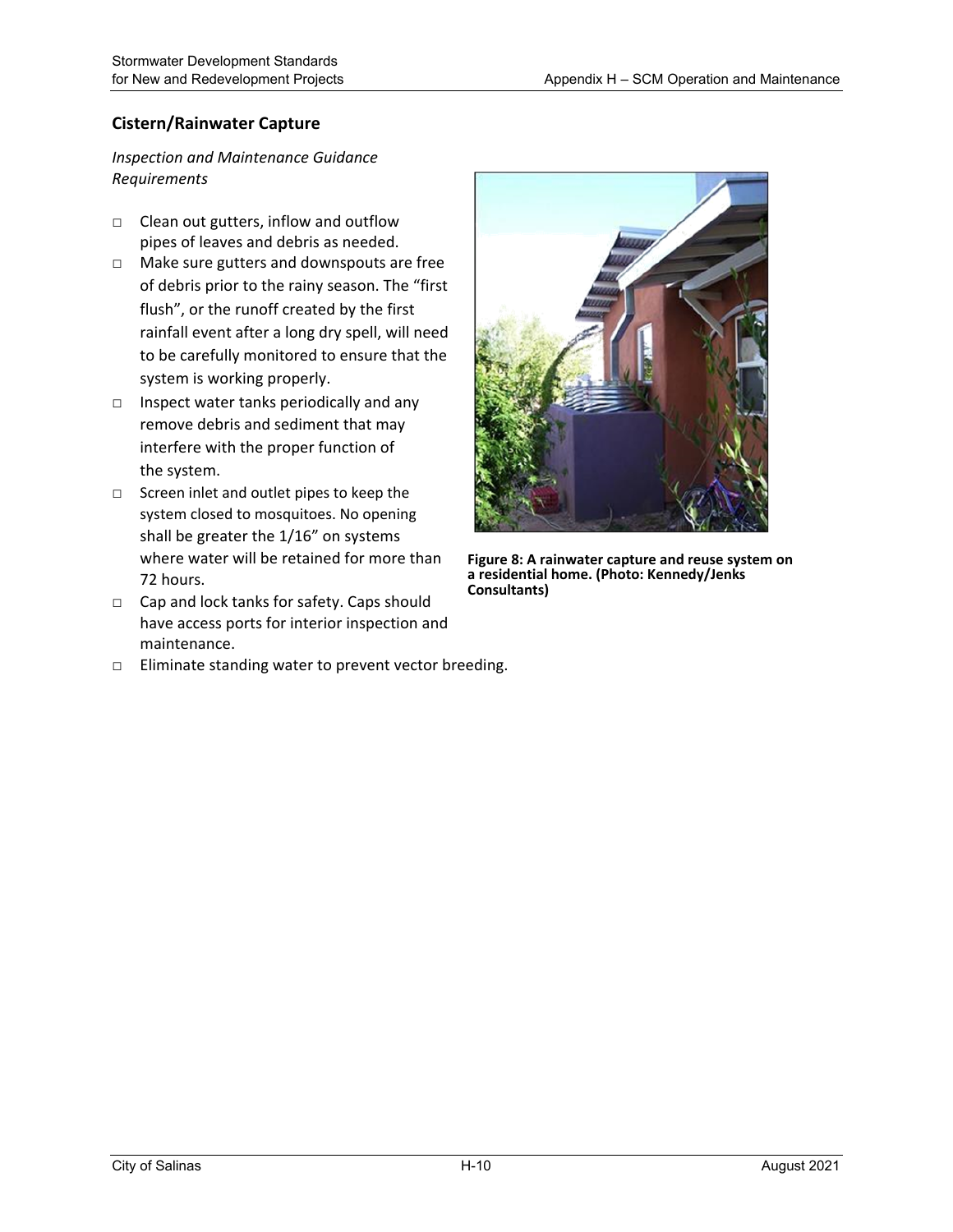### **Green Roofs**

- □ Upon installation, the green roof system should be inspected monthly for the first year and after each large rainfall event for erosion, plant survival, proper drainage and water proofing.
- $\Box$  Inspections can be reduced to a quarterly schedule once the green roof system has proven to work properly and vegetation is established.
- □ Inspect soil for evidence of erosion from wind or water. If erosion channels are evident, stabilize them with additional soil substrate/growth medium and cover with additional plants.
- □ If necessary, irrigate in short bursts only (3-5 minutes) to minimize runoff. Irrigation frequencies shall be established by the designer using an automated system.



**Figure 9: Green roof on Carmel Valley, CA Residence (Photo: Jonathan Feldman Architecture)**

- □ Irrigate green roof either through hand watering or automatic sprinkler systems. If automatic sprinklers are used, follow manufacturer's instructions for operations and maintenance. During the establishment period (one to three years), provide sufficient irrigation to assure plant establishment. Following the establishment period (after three years), provide sufficient irrigation to maintain plant cover.
- □ Vegetation shall be maintained to provide 90% plant cover. During the establishment period, replace plants once per month as needed. After the establishment period, replace dead plants as needed. Remove plant litter and nuisance and prohibited vegetation regularly. Remove weeds manually without herbicides or pesticides.
- □ Clean out drain inlets as needed.
- $\Box$  Remove debris and litter to prevent clogging of drain inlets and interference with plant growth
- $\Box$  Weeding and mulching may be necessary during the establishment period, depending on the planting design.
- □ During drought conditions, mulch or shade cloth may be applied to prevent excess solar damage and water loss.
- □ Replace or fill in vegetation as needed.
- □ Fertilization is not necessary, and fertilizers shall not be applied.
- $\Box$  Inspect soil levels semi-annually to improve plant survival and rainfall absorption.
- $\Box$  If the vegetation used is flammable during the dry season, it shall be mowed or watered as needed to minimize fire potential.
- $\Box$  If soil compacts over time and more is added, it will increase the seismic load of the supporting structure.
- □ Insects shall not be harbored on the green roof. Standing water shall be eliminated by manual means. No pyrethroid pesticides may be used.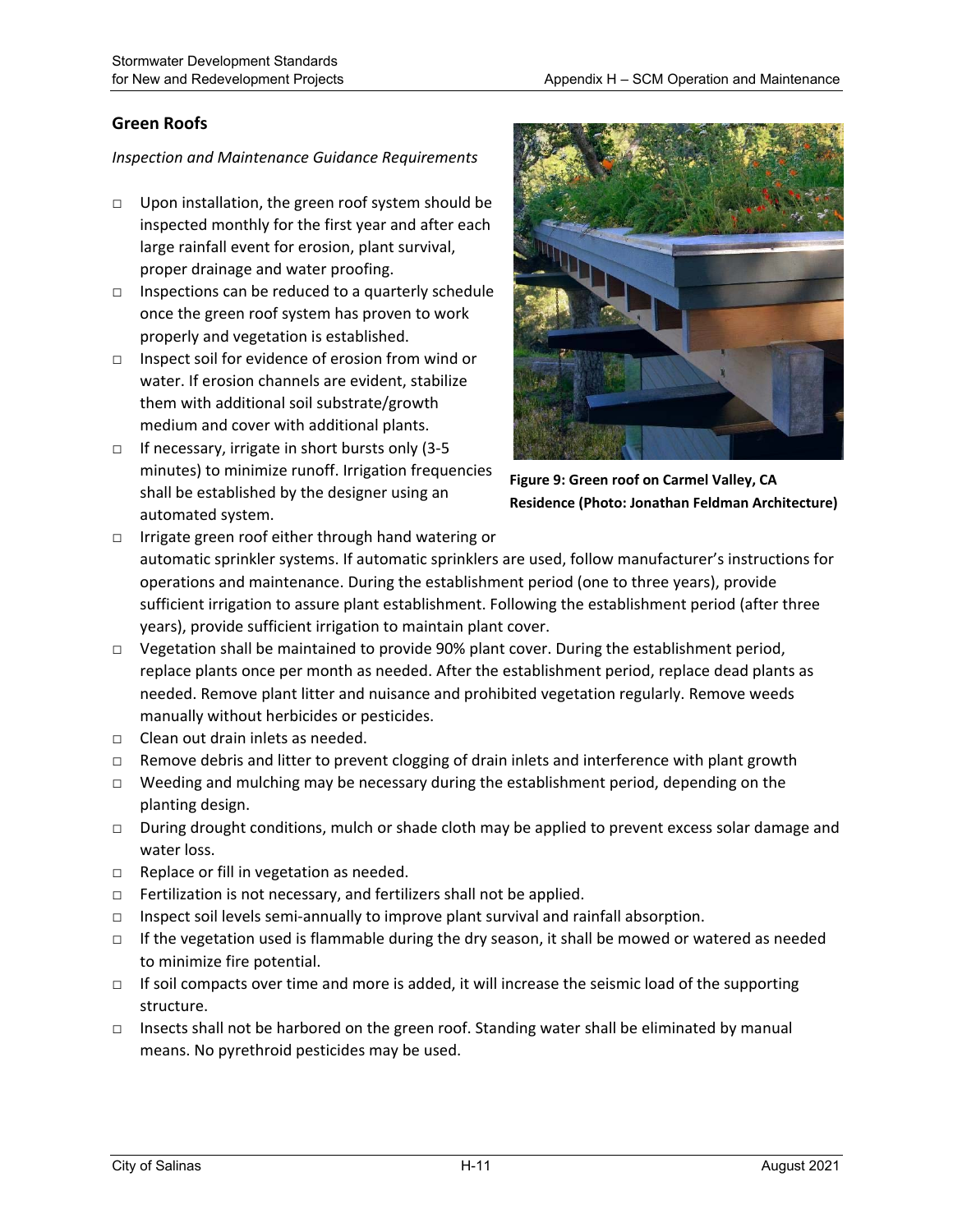- □ Spill prevention measures from mechanical systems located on the roofs shall be exercised when handling substances that can contaminate stormwater. Releases of pollutants shall be corrected as soon as identified.
- □ Provide training and/or written guidance information for operating and maintaining green roofs to all property owners and tenants. Provide a copy of the Maintenance Plan to all property owners and tenants.
- □ Provide safe and efficient access to the green roof. Maintain egress and ingress routes to design specifications. Clear walkways of obstructions and maintain them to design specifications.
- □ Eliminate standing water to prevent vector breeding.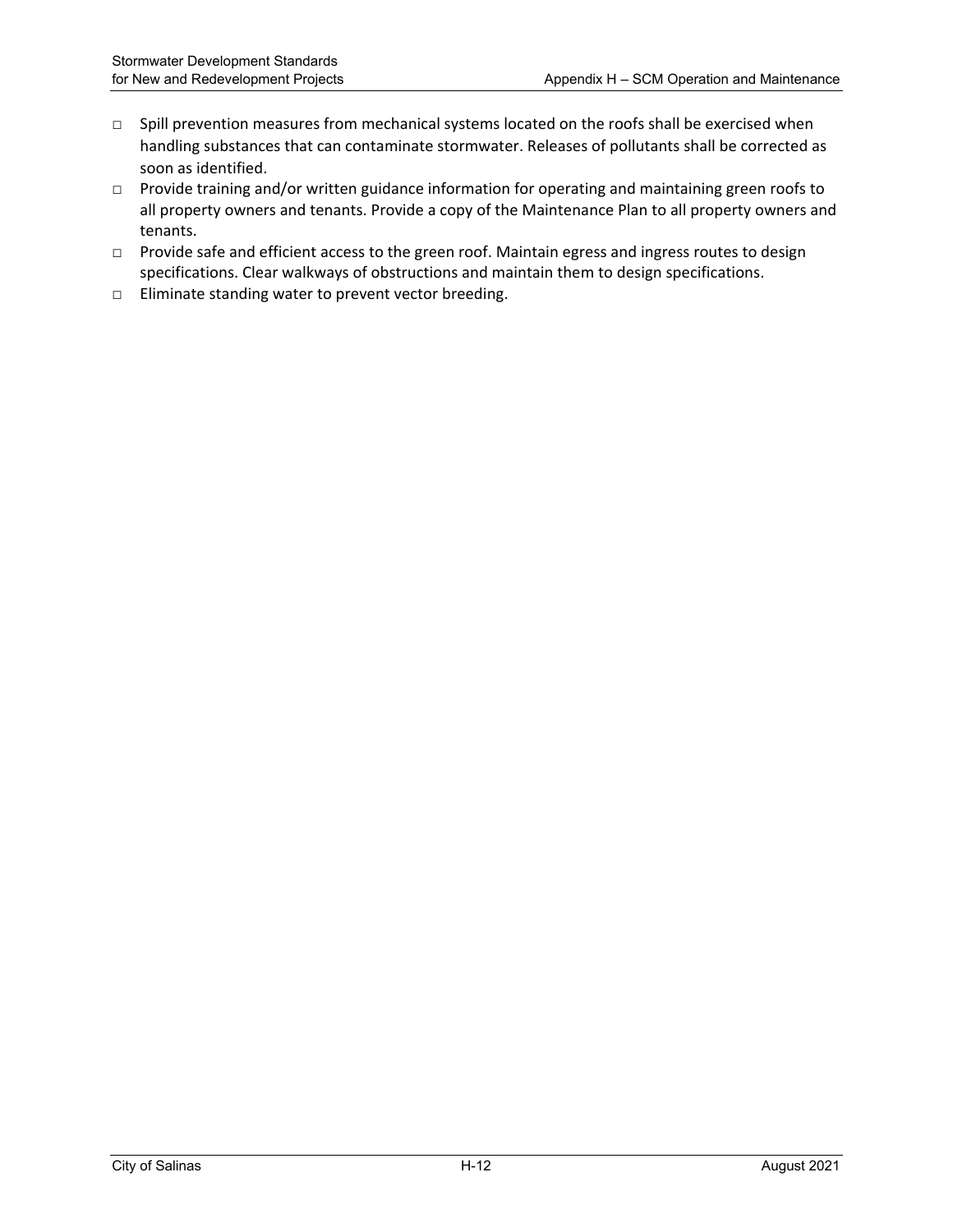## **Vegetated Swales**

#### *Inspection and Maintenance Guidance Requirements*

- □ Proper maintenance includes mowing, weed control, removal of trash and debris, watering during the dry season, and reseeding of non‐vegetated areas.
- □ When mowing grass, never cut shorter than the design flow (WQF) depth and remove grass cuttings.
- □ Invasive vegetation contributing up to 25% of vegetation of all species shall be removed and replaced.
- □ Prune vegetation, large shrubs, or trees that interfere with swale operation.
- $\Box$  Fallen leaves and debris from deciduous plant foliage shall be removed.
- □ Inspect swales at least twice annually and after every storm greater than 0.75 inches for damage to vegetation, erosion, sediment accumulation and ponding water standing longer than 72 hours.
- □ If the swale is does not drain in 72 hours, till the swale if compaction or clogging occurs and revegetate.

□ Eliminate standing water to prevent vector breeding.



**Figure 10: Grassy Swale**

- □ Debris in quantities that inhibit operation shall be removed routinely (no less than quarterly), or upon discovery.
- $\Box$  Periodic litter collection and removal will be necessary if the swale is located adjacent to a main road.
- $\Box$  Sediments shall be removed when depths exceed 3 inches, if vegetation growth is inhibited in more than ten percent of the swale, or if sediment is blocking even distribution and entry of water. Re‐ plant and/or re‐seed vegetation, as needed, following sediment removal activities to reestablish vegetation.
- □ Stabilize slopes with appropriate erosion control measures when native soil is exposed, or erosion channels are forming.
- □ Swale outlet shall maintain sheet flow of water exiting the swale unless a collection drain is used.
- $\Box$  If a spill occurs and hazardous materials contaminate soils in vegetated swales, the affected areas shall be removed immediately and the appropriate soils and materials replaced as soon as possible.
- □ Insects and rodents shall not be harbored in the vegetated swales. Pest control measures shall be taken when insects/rodents are found to be present. Pyrethroid pesticides may not be used.
- $\Box$  If sprays are considered, then a mosquito larvicide, such as Bacillus thurendensis or Altoside formulations can be applied only if absolutely necessary, and only by a licensed individual or contractor. No pyrethroid pesticides may be used.
- $\Box$  Holes in the ground located in and around the pervious pavement shall be filled and compacted.